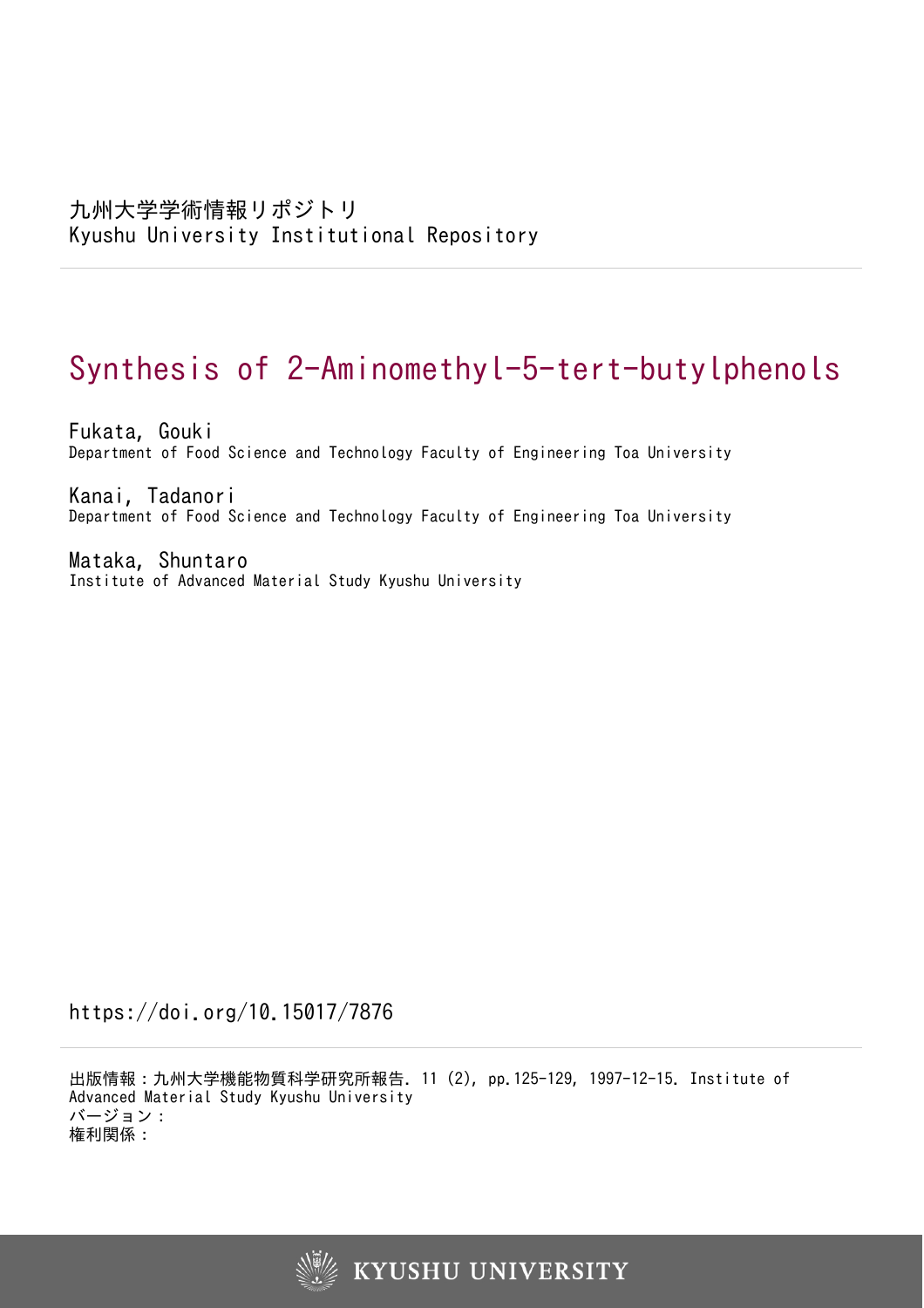### Synthesis of 2-Aminomethyl-S-tert-butylphenols

## Gouki FUKATA\*, Tadanori KANAI\*, and Shuntaro MATAKA

Mannich-type aminomethylation of *m-ten-butylphenol* (1) with a variety of secondary amines and formalin was carried out in ethanol at 70-80 °C for 2 h. The reaction with amines such as pyrrolidine, piperidine, N-methylpiperazine, and N-benzylpiperazine gave the expected products, 2-pyrrolidinomethyl- (2b), 2-piperidinomethyl- (2d), 2-(N-methylpiperazino)methyl- (2e), and 2-(N-benzylpiperazino)-methyl-5-tert-butylphenol  $(2 f)$  in high yields. In the reaction with piperazine, the desired compound, 2-(piperazinomethyl)-5-ten-butylphenol (2g) was not formed and  $N$ , $N$ '-bis(2-hydroxy-4-tert-butylbenzyl)piperazine (3) and bis[N,N'-di (2-hydroxy-4-ten-butylbenzyl)]piperazinomethane (4) were produced in 52% and 38% yields, respectively. 2-(Dimethylamino)methyl-5-tert-butylphenol  $(2a)$  was obtained, albeit in a poor yield, when aqueous 10 % potassium hydroxide solution was added to the reaction mixture with dimethylammonium chloride to generate the free amine. Addition ofthe base was effective in the Mannich condensation with morpholine, giving the desired 2-(morpholino)methyl-5-ten-butylphenol  $(2c)$  in a moderate yield. Without the base, the reaction did not occur.

#### Introduction

The fungistatic activities toward *Aspergillus niger* of pyrazoles<sup>1)</sup> and phenol derivatives<sup>1-2)</sup> such as halophenols<sup>3)</sup> and salicylic acids<sup>2)</sup> have been reported. In the study<sup>3)</sup>, it was found that the fungistatic activities of halophenols were promorted by t-butyl group at the meta-positionon of the phenol ring. In continuation of our research on the relationship between fungistatic activity toward *Aspergillus niger* and the chemical structures of the tested compounds, it seemed of interest to investigate the activity of amino-substituted *m-tert-phenol* derivatives. In the studies, systematic synthesis of the tested compounds is important. Howevr, there seems no systematic synthesis of o-aminomethyl-m-t-butylphenols. The present paper describes the synthesis of 2-aminomethyl-5-tertbutylphenols by the Mannich reaction.<sup>4-5)</sup>

#### Results and Discussion

Reaction of 5-tent-butylphenol (1) with secondary amines and formalinwas carried out at 70-80 °C for 2 h and the results are summarized in Scheme 1 and Table 1. The aminomethylation reaction of 1 with pyrrolidne,

piperidne, N-methylpiperazine, and N-benzylpiperazine afforded the corresponding aminomethylphenols, 2pyrrolidinomethyl- (2b), 2-piperidinomethyl- (2d), *2-(N*methylpiperazino)methyl- (2e), and 2-(N-benzylpiperazino)methyl-5-ten-butylphenol (2f) in high yields. In the reaction with dimethylammonium chloride, a complex mixture of unidentified products was obtained and 2-(N,N-dimethylamino)methyl-5-ten-butylphenol (2a) was not isolated from the mixture. When the reaction was carried out with an addition of  $aq$ . 10% potassium hydroxide in orderto free the amine, the desired compound 2a was obtained only in a poor yield (5%). Furthermore, it was found that the reaction with weakly basic morpholine could occur in the presence of potassium hydroxide, a strong base, yielding 2-morpholinomethyl-5-ten-butylphenol (2c) in 25% yield The reaction with piperazine did not afford the expected 2-piperazinomethyl-5-ten-butylphenol (2g). In the reaction, *N,N'-di(2* hydroxy-4-tent-butylbenzyl)piperazine (3) was obtained in 58% yield, together with an unexpected product,  $Bis[N,N'-di(2-hydroxy-4-tert-butylbenzyl)piperazino]$ methane (4), in 38% yield.

In Scheme 2, the preparation of *3-ten-butyl-4-*

Received October 03, 1997

Dedicated to Professor Masashi Tashiro on his the occasion of his retirement

\* Department of Food Science and Technology, Faculty of Engineering, Toa University, 2-1, Ichinomiya Gakuen-cho,

Shimonoseki-shi, Yamaguchi 750, Japan

The Reports of Institute of Advanced Material Study, Kyushu University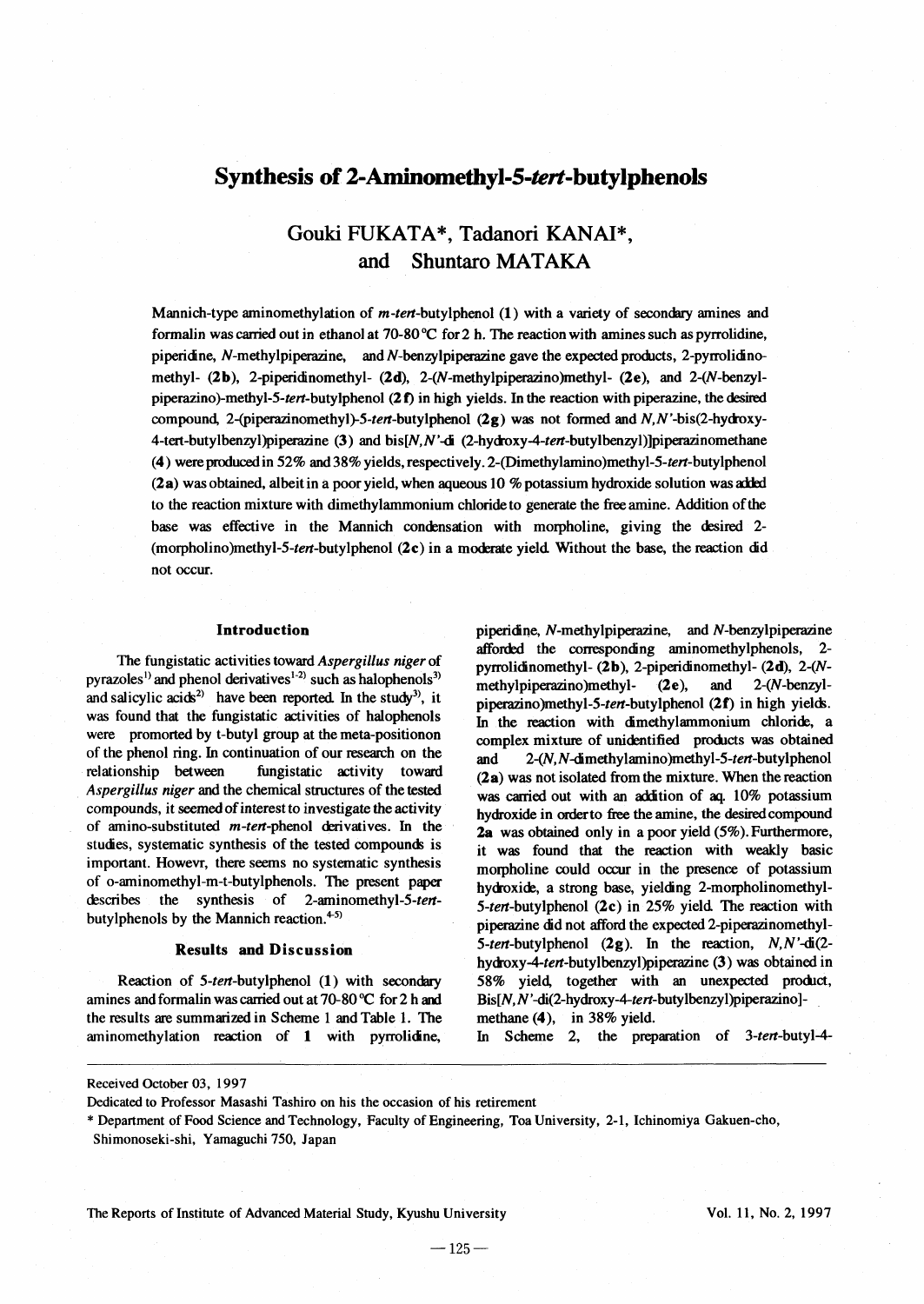piperidinomethylphenol (7), a positional isomer of 2d, was tried by means of reductive dehalogenation of  $6$ ,

since the aminomethylation reaction of 2-halo-5-tenbutylphenols (5) was expected to afford 6. The reaction of



Scheme 1

2-iodo-5-ten-butylphenol (5a)with piperidine was carried out under the same conditions employed in the reaction of 1 with piperidine. The desired compound 6 was not obtained and, unexpectedly, 2d was produced in 32% yield. The fonnation pathway of 2d may be explained via a sequence of reductive deiodonation of 5a with formalin and the subsequent aminomethylation of the resulted 1. The

aminomethylation of 2-bromo-5-tert-butylphenol  $(5 b)$  did not occur.

The structures of the products were determined on the basis of their spectral data and elemental analyses (Tables 2-3).



Scheme 2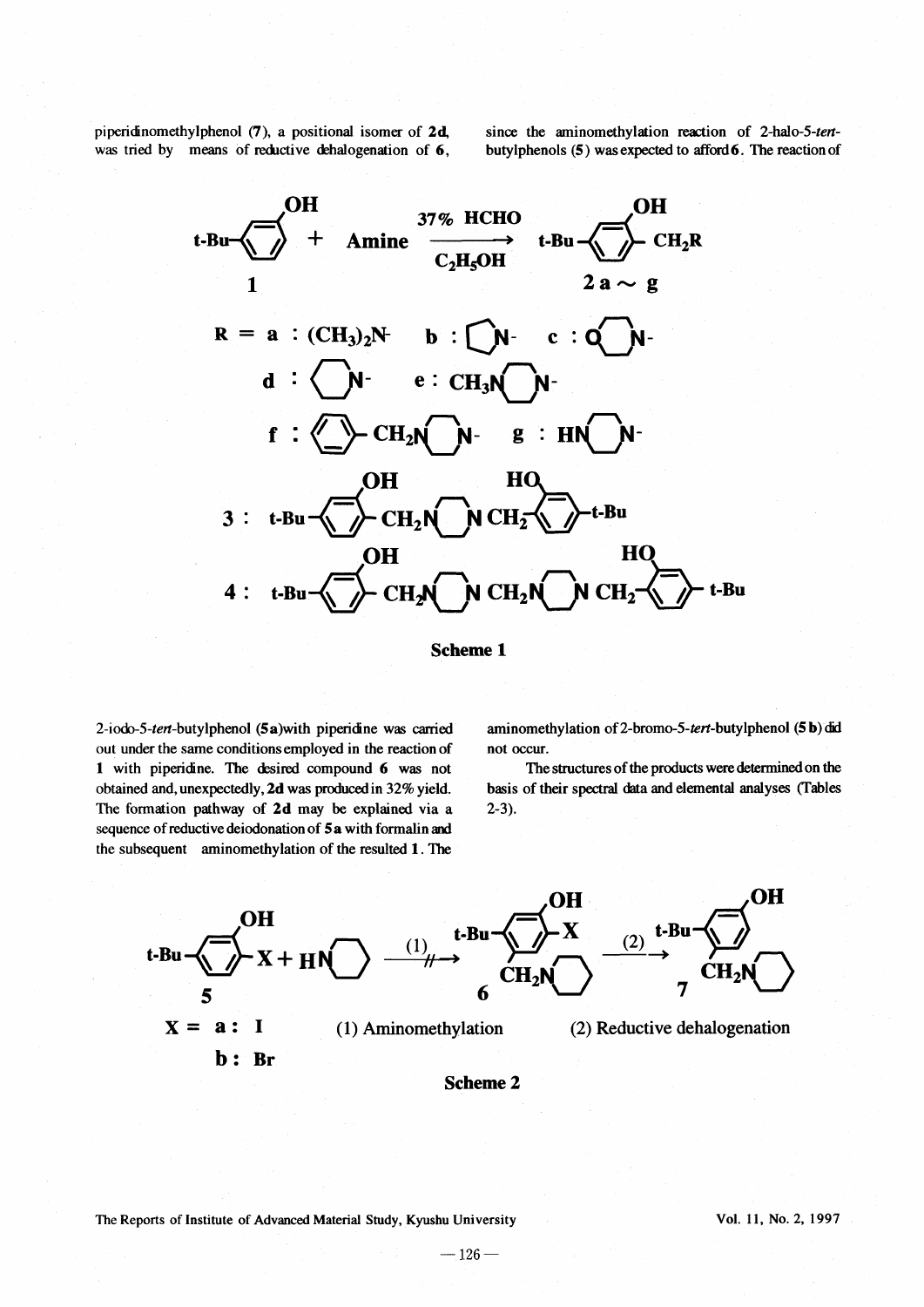| Run | Amine                       | $\mathbf{b}$<br>Product (%) |
|-----|-----------------------------|-----------------------------|
| 1   | Dimethylamine <sup>c)</sup> | $2a(5)^{d}$                 |
| 2   | Pyrrolidine                 | 2b(90)                      |
| 3   | Morpholine                  | $2c(25)^{d}$                |
| 4   | Piperidine                  | 2d(90)                      |
| 5   | N-Methylpiperazine          | 2e(96)                      |
| 6   | N-Benzylpiperazine          | 2f(97)                      |
|     | Piperazine                  | (52), 4(38)<br>3            |
|     |                             |                             |

Table 1. Aminomethylation of *m-tert*-butylphenol  $(1)^{a}$ 

a) Reaction of 5-tert-butylphenol (1) (1.0  $\times$  10<sup>-2</sup> mol) with amines (1.1  $\times$  10<sup>-2</sup>mol) and formalin (2.5 ml) in ethanol (5 ml) was carried out at 70-80 °C for 2 h unless otherwise indicated. b) Isolated yields are shown. c) Hydrochloride salt .d) Aq. 10 % potassium hydroxide (2 ml) was aided

| Compd.         | Mp                 | Appearance         | $\mathbf b)$<br>Molecular formula                  |
|----------------|--------------------|--------------------|----------------------------------------------------|
|                | $(^{\circ}C)^{a)}$ | (Solvent)          | (Mw)                                               |
| 2a             | 140-143            | colorless cubs     | $C_{13}H_{21}NO$                                   |
|                |                    | (methanol / water) | (207)                                              |
| 2 <sub>b</sub> | 39-41              | colorless plates   | $C_{15}H_{23}NO$                                   |
|                |                    | (methanol / water) | (233)                                              |
| 2c             | 57-58              | colorless plates   | $C_1$ <sub>3</sub> H <sub>23</sub> NO <sub>2</sub> |
|                |                    | (methanol / water) | (249)                                              |
| 2d             | 82-84              | colorless plates   | $C_{16}H_{25}NO$                                   |
|                |                    | (methanol)         | (247)                                              |
| 2e             | 56-57              | colorless plates   | $C_{16}H_{26}N_2O$                                 |
|                |                    | (methanol / water) | (262)                                              |
| 2f             | 83-85              | colorless needles  | $C_{22}H_{30}N_{2}O$                               |
|                |                    | (methanol / water) | (338)                                              |
| 3              | 256-261            | colorless prisms   | $C_{26}H_{38}N_2O_2$                               |
|                | (decomp.)          | (ethyl acetate)    | (410)                                              |
| 4              | 184-186            | colorless needles  | $C_{31}H_{48}N_{4}O_{2}$                           |
|                |                    | (methanol / water) | (508)                                              |

Table 2. Physical properties of aminomethylphenols 2-4.

a) Uncorrected. b ) Elemental analyses gave satisfactory results within the deviation of C,  $\pm$ 0.25, H,  $\pm$ 0.26, and N,  $\pm$ 0.16 %.

The Reports of Institute of Advanced Material Study, Kyushu University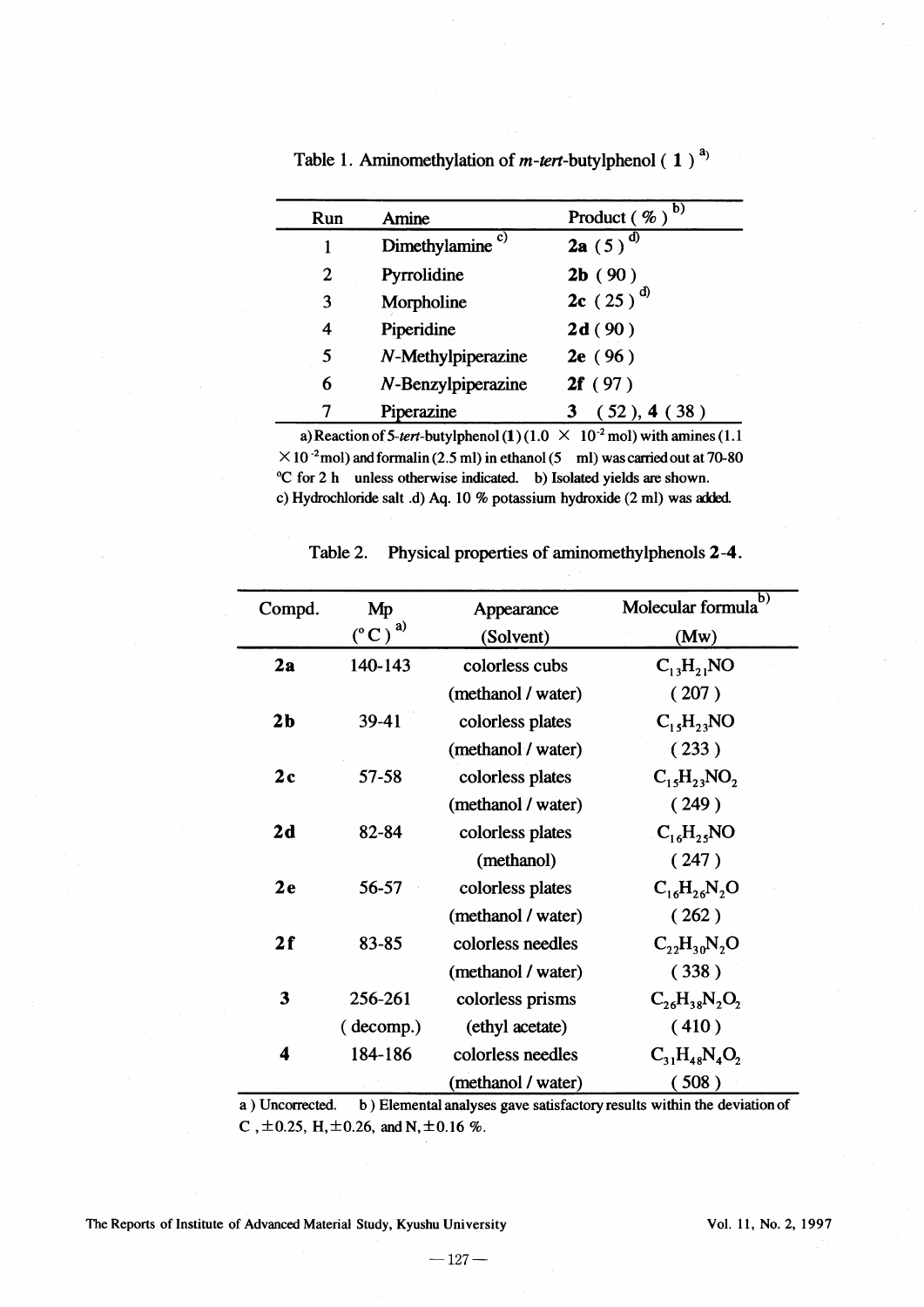Table 3. <sup>1</sup>H-NMR of Aminomethylphenols 2-4.

| Compd.         | $\delta$ ppm in deuteriochloroform.                                                                                              |
|----------------|----------------------------------------------------------------------------------------------------------------------------------|
| 2a             | 1.27 [ 9H, s, tert-Bu ], 1.45 [ 6H, s, $(CH_3)$ , ], 3.80 [ 2H, s, NCH <sub>2</sub> ], 6.70-7.05 [ 3H, m,                        |
|                | aromatic H ], 8.20 [ 1H, br s, OH, exchanged with D <sub>2</sub> O ]                                                             |
| 2 <sub>b</sub> | 1.30 [ 9H,s, tert-Bu ], 1.70~1.90 [ 4H,m, $(CH_2)$ , ]; 2.50~2.75 [ 4H,m, N(CH <sub>2</sub> ) <sub>2</sub> ];                    |
|                | 3.78 [ 2H, s, NCH, ]; 6.75-6.95 [ 3H, m, aromatic H ], 9.40 [ 1H, br s, OH,                                                      |
|                | exchanged with $D_2O$ ]                                                                                                          |
| 2c             | 1.27 [ 9H,s, tert -Bu ], 2.55 [ 4H,t, J=3.5Hz, O(CH <sub>2</sub> ) <sub>2</sub> ], 3.66 [ 2H,s, NCH <sub>2</sub> ],              |
|                | 3.75 [4H,t, J=3.5Hz, N(CH <sub>2</sub> ), ], 6.75-6.95 [3H,m, aromatic H], 10.10                                                 |
|                | [ 1H, br s, OH, exchanged with $D_2O$ ]                                                                                          |
| 2d             | 1.29 [ 9H,s, tert -Bu ], 1.33-1.80 [ 6H,m, $(CH_2)$ , ], 2.27-2.63 [ 4H,m, N(CH <sub>2</sub> ) <sub>2</sub> ],                   |
|                | 3.63 [ 2H, s, NCH, ], 6.70-6.93 [ 3H, m, aromatic H ], 9.40 [ 1H, br s, OH,                                                      |
|                | exchanged with $D2O$ ]                                                                                                           |
| $2e^*$         | 1.27 [9H,s, tert -Bu ], 2.30 [3H,s, CH <sub>3</sub> ], 2.40-2.70 [8H,m, (NCH <sub>2</sub> CH <sub>2</sub> N) <sub>2</sub> ],     |
|                | 3.66 [2H,s, NCH, ], 6.73-6.96 [3H,m, aromatic H]                                                                                 |
| $2f^*$         | 1.27 [ 9H,s, tert -Bu ], 2.55 [ 8H, br s, ( NCH <sub>2</sub> CH <sub>2</sub> N) <sub>2</sub> ], 3.50 [ 2H, s, CH <sub>2</sub> ], |
|                | 3.66 [ 2H, s, NCH, ], 6.73-6.96 [ 3H, m, aromatic H ], 7.20-7.35 [ 5H, m, aromatic H ]                                           |
| $3^*$          | 1.30 [ 18H,s, tert-Bu ], 2.65 [ 8H,br s, (NCH,CH,N), ], 3.70 [ 4H,s, (NCH <sub>2</sub> ) <sub>2</sub> ],                         |
|                | 6.73-7.00 $[6H,m,$ aromatic H $]$                                                                                                |
| $4*$           | 1.30 [ 18H,s, tert -Bu], 2.53 [ 16H,br s, $(NCH_2CH_2N)_4$ ], 2.96 [ 2H,s, NCH <sub>2</sub> N ],                                 |
|                | 3.66 [4H,s, (NCH, ), ], 6.73-6.93 [6H,m, aromatic H]                                                                             |

\* :The peak due to the hydroxyl group of the compound was not observed, but <sup>a</sup> singlet of the OH proton was detected at around  $\delta$  4.63 ppm after the sample was treated with deuterium oxide.

#### Experimental

 $H$  NMR spectra were determined with a Hitachi R-900 spectrometer with Me<sub>4</sub>Si (TMS) as an internal reference. Mass spectra were obtained on a Hitachi M-80 mass spectrometer at 70 eV by using a drect-inlet system. IR spectra were measured as KBr band IR spectra were measured as KBr pellets on a Nippon Bunko (JASCO) IR-A spectrophotometer. An absorption band ascribable to  $V_{\text{O-H}}$  in IR spectra of the products was observed at 2600-3200 cm-I as a broad peak which overlaps with the due to  $V_{\text{C-H}}$  at 2700~3100 cm<sup>-1</sup>. The products were purified by recrystallization from the solvent given in Table 2.

General Procedure for Runs 2-6 in Table 1: To a stirred solution of *m-ter*t-butylphenol (1) (1.5 g, 1.0×  $10^{2}$  mol) in ethanol (5 ml), amine( $1.1 \times 10^{2}$ mol) and formalin (2.5 ml) were addedand the mixture was heatedon

a water-bath (70-80 °C) for 2 h. Then, water (about 50 ml) was added to the reaction mixture and the precipitates formed were filtered and recrystallized.

General Procedure for Runs 1 and 3 in Table 1: The reaction mixture wastreated andworked up as described above, affording oily products, which were taken up with benzene (30 ml  $\times$  3). The benzene solution was dried over anhydrous magnesium sulfate and then evaporated in vacuo to leave white crystals, which were recrystallized.

Procedure for Run7 in Table 1: The reaction mixture was treated and worked up as described above, affording a solid. Product 4 was isolated as an n-hexane soluble compound from the solids, and prodlct 3 was obtained from the hexane insoluble solid. Products 3 and 4 were purified by recrystallization.

The Reports of Institute of Advanced Material Study, Kyushu University